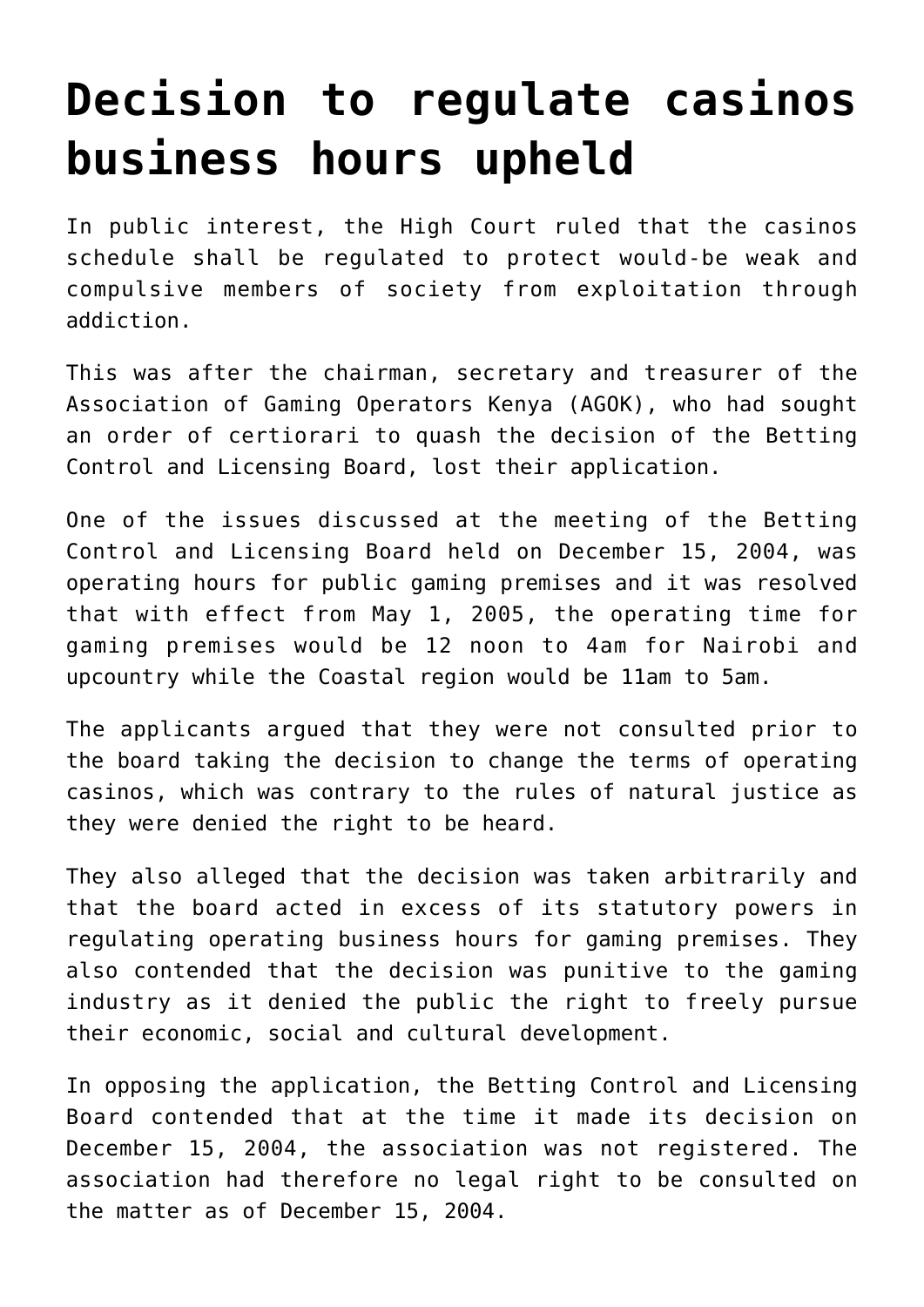The board also stated that all casinos were invited for the full board meeting on December 15, 2004, and that all casino operators attended as evidenced by the minutes of the day. They made their contributions and none raised objection nor was there indication that their association had been left out.

That after the consultations, the board made the decision to extend and harmonise the hours of operation of the casinos in terms of paragraph 8 of the circular of January 13, 2005. According to the board, they acted fairly and reasonably in the circumstances.

The board further stated that Section 46 of the Betting Control and Licensing Board Act gave it the power to regulate the operations of the gaming premises. It added that they always regulated the timings of the casinos in order to regulate the industry in the interests of both casino operators and the public at large.

The court found that applicants have never been denied a hearing and rules of natural justice were not flouted at all. On the issue of whether the board acted in excess of its power, the court stated that under Section 46 of the Act, the board has the discretion to license public gaming premises. This was not the first time the board was dealing with the issue of regulation of the shedule. The board was merely changing the operation hours that had been in existence.

The court held that the law empowered the board to regulate the timing of gaming premises. As correctly submitted by the board, the public interest would require that the timings of the casinos be regulated to protect would-be weak and compulsive members of society from exploitation through addiction which may result in lots of time spent in gambling which would have negative economic, social and cultural effects in our country.

The court ruled that casinos could not be left to the whims of